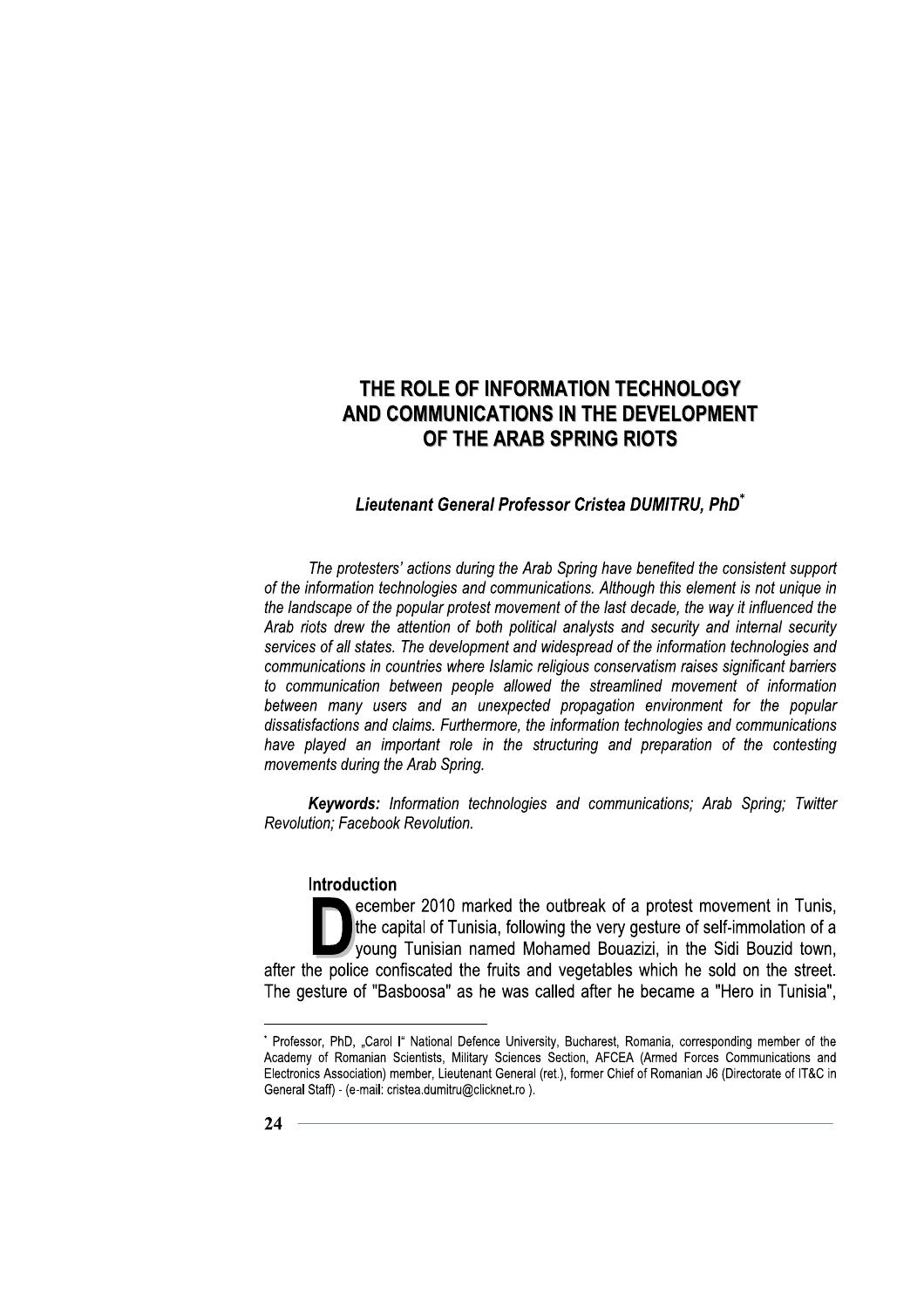gave way to some violent protests in the North African country, which led to the expulsion of President Zine El Abidine Ben Ali and sparked a wave of riots in countries of the Arab world, from Egypt to Mauritania and Algeria to Oman.

Some series of protests and demonstrations that took place in North Africa and the Middle East, beginning with the Tunisian protest in December 2010 became known as the Arab Spring [1], although not all participants in the protests were Arabs. The success of protests in Tunisia initiated a wave of riots in Algeria, Jordan, Egypt and Yemen that later spilled over in other Arab states. Until February 2012, the Arab Spring had overthrown governments in three states. Tunisian president fled to Saudi Arabia on January 14<sup>th</sup>, 2011. In Egypt, President Hosni Mubarak resigned on February 11<sup>th</sup>, 2011, after 18 days of massive protests that ended his three decades of presidency. Libyan leader Muammar Gaddafi was overthrown on August 23rd, 2011, after the National Transition Council won control of Bab al-Azizia, and was killed on October 20<sup>th</sup>, 2011, in his hometown of Sirte.

During the Arab riots, many leaders stated their intention to give up power after the current mandate. President Ali Abdullah Saleh of Yemen signed an agreement on November 23rd 2011 allowing the transfer of power within 30 days after the official mandate in February 2012, in exchange for immunity. Sudanese President Omar al-Bashir announced he would not stand for election in 2015, as Iraqi Prime Minister Nouri al-Maliki promised, whose term ends in 2014. Jordan protests led to the subsequent resignation of two governments.

We consider that the Arab Spring is a set of popular movements, of variable scale, which has included many countries in the Arab world since December 2010. These national revolutionary movements are called Arab revolutions, Arab riots or Arab awakening.

In order to properly understand the Arab spring, its trigger mechanisms and development, we think it necessary to analyze the context in which the Arab riots took place [2]. In our opinion, the context of the Arab riots' development refers to:

- The demographic factor - young people from the age group of 15-25 years is a quarter of the population of the Arab countries, and they faced an unemployment rate estimated at 40%. Consequently, a young generation full of dreams, active, becoming more educated, urbanized and widely connected to the outside world via the Internet, mobile telephony, television, satellites, etc., and a restricted labor market make it a key player of the Arab riots.

- The nature of political regimes in countries covered by the Arab Spring - as a whole, the Arab political regimes are authoritarian, oligarchic [3]. As a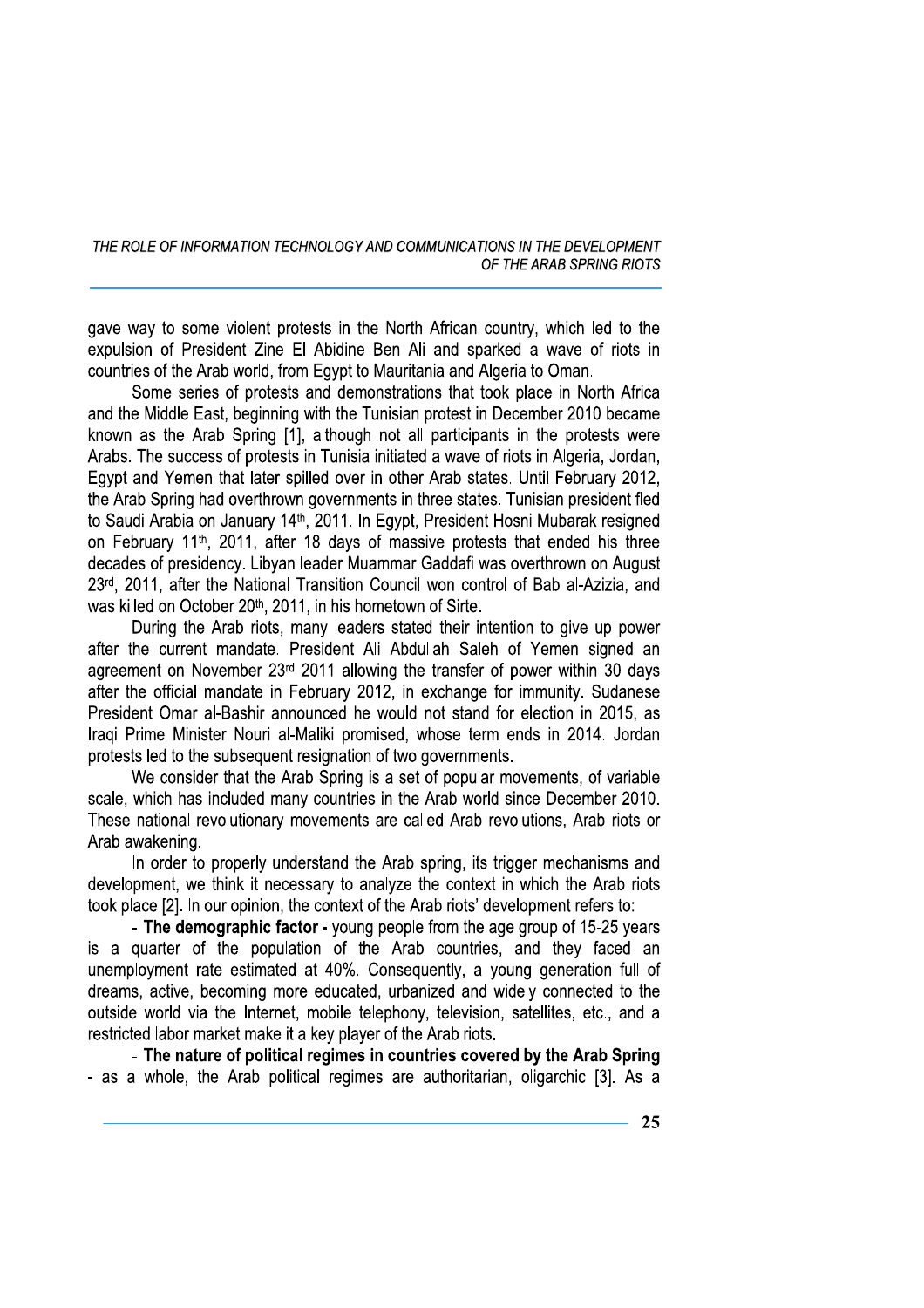Lieutenant General Professor Cristea DUMITRU, PhD

consequence, the Arab societies aspire to democratic regimes, but this seems to be a long and very difficult process because currently there is limited freedom. developed corruption in most countries and very often elderly heads of state in office for many years, in favor of hereditary transmission of power, the republican-style regimes included.

- Social and economic conditions - although they have a high education level, the young people from the Arab countries cannot find a proper job, because the region is struck by high unemployment rates. Paradoxically, the young people are the most affected by unemployment, 90% of the unemployed are aged between 15 and 29, and the net unemployment rate for this age group in the region ranges from 20 to 25%.

- The protesters' non-violent actions and the role of the military during and after the riots – the military attitude to the popular demands is essential in the riots' development. In Egypt and Tunisia, the army is neutral and detached from the state leadership, which will no longer have the force to suppress the demonstrations. The armed forces of other Arab countries are devoted to the dictators because of substantial or specific recruiting privileges (i.e., use of naturalized mercenaries, especially tribal recruitment of minority populations, etc.). When these measures are insufficient to defeat uprisings, foreign armed forces can support national military tasks of repression: e.g. Syrian Air Force in Libya, Saudi troops in Bahrain.

- The role of the new information technology and communications - one of the common aspects of the riots during the Arab Spring was the important role played by information technologies and communications. The development of these technologies allows for the streamlined flow of information among many users. Information technologies and communications have enabled the structuring and preparation of contesting movements.

- The place of the Islam and women in the Arab riots - as a general rule. the religious leaders have supported the regimes in power in the Arab world. Therefore, their influence was relatively low for the Arab Spring. In their turn, women, traditionally isolated, took an active part in the protests, even playing the role of leaders, and demanding more justice and freedom [4].

Following in our approach, we will discuss how the Arab Spring protesters have exploited the advantages of using information technology and communications to meet their aspirations. We will also highlight how governments have tried to counter the use of information technology and communications throughout the course of the Arab riots.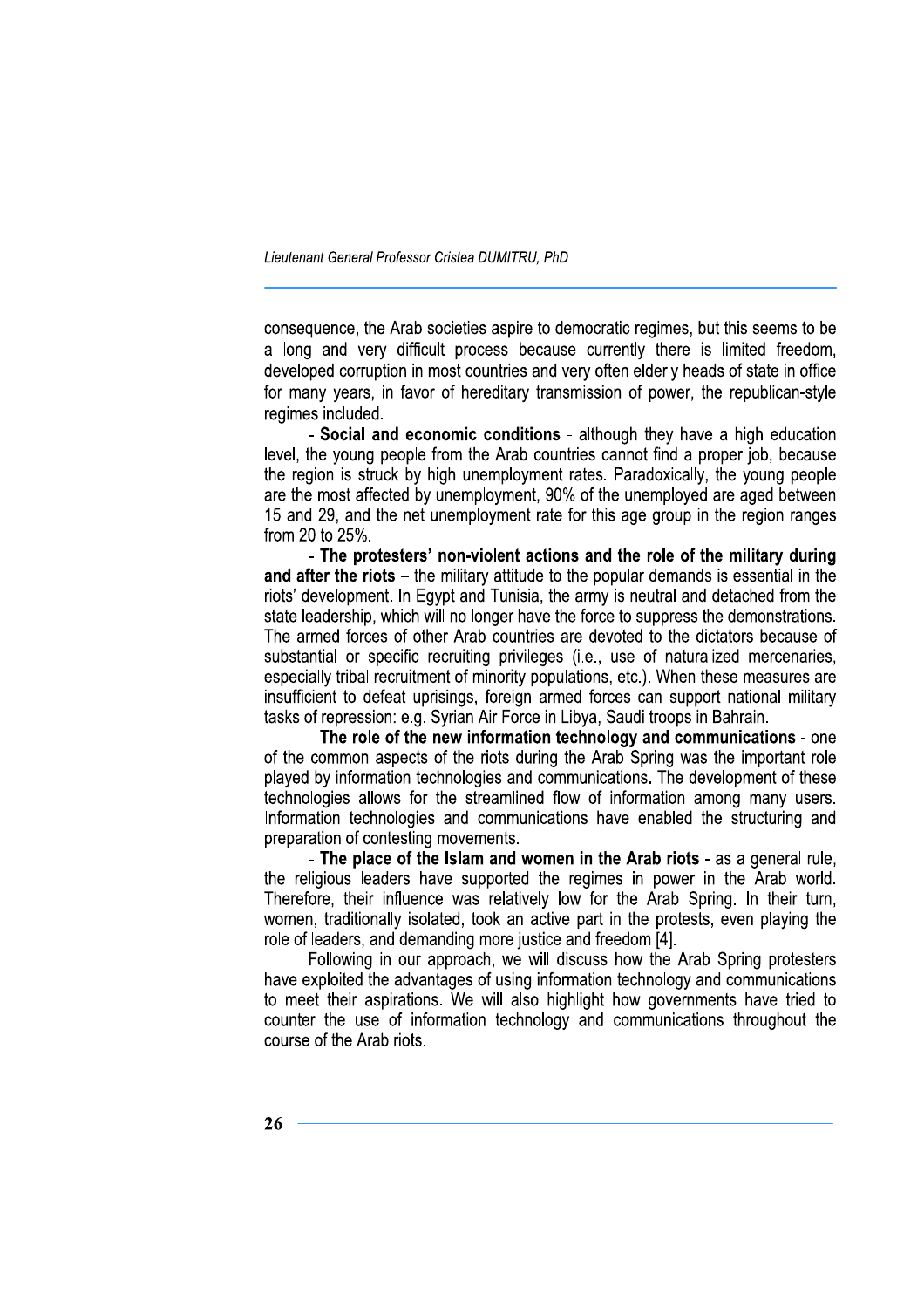#### Information technology and communications in the Arab countries

In many countries in North Africa, severe limitations are imposed in areas such as press and television, as well as restrictions on the freedom of expression and the right to organize meetings. It is not an easy task to set up a publication in Libya, to organize campaigning for human rights in Algeria or a march in Bahrain. The Internet space is about the only space of expression for many groups or individuals who wish to exercise their right to freedom of expression, to participate in meetings and to form associations and groups sharing common interests.

Since 2004, Internet users in Arab countries have been able to use effectively online platforms for different causes. Thus, many taboo topics have been discussed. such as torture in police stations, sexual assault, religious minorities, and human rights violations by those in power, etc. Based on the statistics provided by the Dubai School of Government, in Table 1, we consider that the number of users of social platforms is not large compared to the population. However, there is some degree of complementarity between the organizations campaigning for human rights, the users of social platforms and offline media journalists. Journalists submit topics that cannot be published offline because of the censorship specific in the region, together with records and multimedia evidence, whereas bloggers can publish details of those cases in the social networks.

| Country | Population | Twitter users | Facebook users |
|---------|------------|---------------|----------------|
| Algeria | 35.953.989 | 13.235        | 1.947.900      |
| Egypt   | 85.950.300 | 131.204       | 6.586.260      |
| Libya   | 6.670.928  | 63.919        | 71.840         |
| Morocco | 32.770.852 | 17.384        | 3.203.440      |
| Sudan   | 44.103.535 | 9.459         | 443.623        |
| Tunisia | 10.476.355 | 35.746        | 2.356.520      |

| Table 1. Twitter and Facebook users (average at the beginning of 2011) |  |  |
|------------------------------------------------------------------------|--|--|
|------------------------------------------------------------------------|--|--|

Recent protests and riots in Tunisia and Eqvpt were surnamed "Twitter Revolutions" and "Facebook Revolutions", because the widespread use of messages with user generated content (UGC), which were disseminated by the protesters, activists and supporters of the protests, through the Internet, social networks like Twitter and Facebook or mobile phones.

The use of mobile phones, social networking and UGC in the Arab Spring protests is not unprecedented. Twitter has been used in Moldova and Iran protests,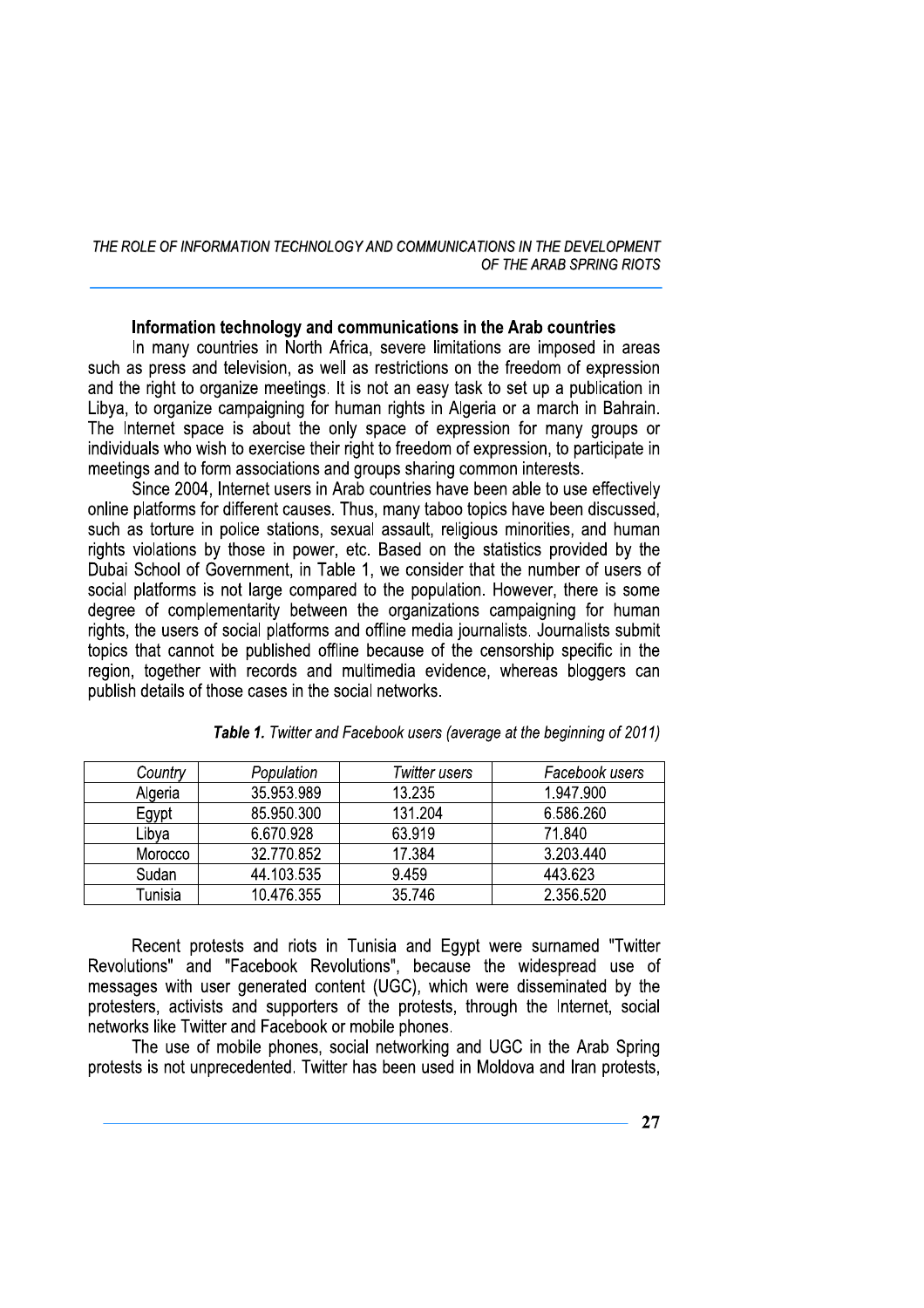Lieutenant General Professor Cristea DUMITRU, PhD

in 2009, and in both cases some analysts called such movements Twitter revolutions [5]. The popular movement to remove President Joseph Estrada from the leadership of Philippines, in 2001, was called "the SMS Revolution", due the use of SMS text messages to mobilize protesters. It was described as the first change of government supported by modern communication technology [6].

However, we believe that labeling the Arab Spring riots as Twitter or Facebook revolutions is exaggerated, taken into consideration the given access to information technology and communications of the population of the states under analysis. In 2009, in Tunisia and Egypt there were only 34.1, respectively 24.3 Internet users per 100 inhabitants. Analyzing the data presented in Table 2, we can conclude there is no significant correlation between the intensity of riots and the number of users of information technology and communications in these countries.

| Country        | <b>Mobile phones</b><br>subscriptions<br>(per 100 inhabitants) | <b>Estimated number of</b><br>Internet users<br>(per 100 inhabitants) | <b>Broadband</b><br>transmissions<br>subscriptions<br>(per 100<br><i>inhabitants)</i> |
|----------------|----------------------------------------------------------------|-----------------------------------------------------------------------|---------------------------------------------------------------------------------------|
| Algeria        | 93,8                                                           | 13,5                                                                  | 2,3                                                                                   |
| <b>Bahrain</b> | 177,1                                                          | 10,0                                                                  | 9,6                                                                                   |
| Egypt          | 66,7                                                           | 24,3                                                                  | 1,3                                                                                   |
| Jordan         | 95,2                                                           | 26,0                                                                  | 3,2                                                                                   |
| Libya          | 148,5                                                          | 5,5                                                                   | 1,0                                                                                   |
| Morocco        | 79,1                                                           | 41,3                                                                  | 1,5                                                                                   |
| Syria          | 45,6                                                           | 20,4                                                                  | 0,2                                                                                   |
| Sudan          | 36,3                                                           |                                                                       | 0,4                                                                                   |
| Tunisia        | 95,4                                                           | 34,1                                                                  | 3,6                                                                                   |

Table 2. Access to information technology and communications in Arab countries [7]

Also, users of social networking in the Arab countries represent only a minority of the population that is living in urban areas, has a steady income and a level of educational appropriate for the use of computers.

But we can say with certainty that many protesters have used messages with user generated content, social networking and SMS messages sent by mobile phones to express the popular dissatisfaction and claims during the Arab Spring. This fact has led to a better mobilization and coordination of the protesters, and a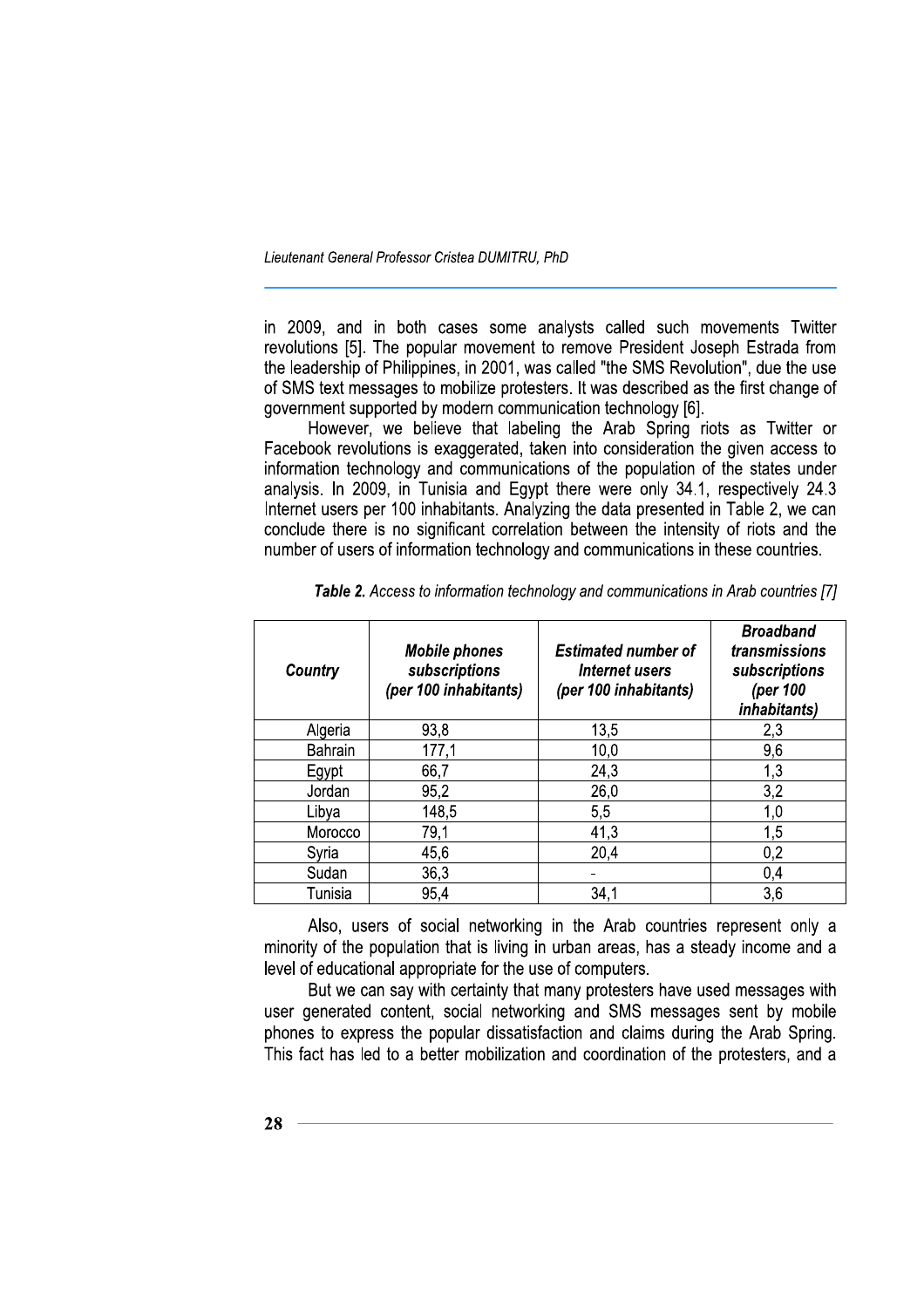reaction from the Arab states to limit or ban users' access to Internet and phone services.

### The Arab states' reaction in cyberspace and against its users during the **Arab Spring riots**

The cyberspace is frequently used to expose human rights violations that governments strive to keep hidden. The video clips published online that proved the violence of forces loyal to the Arab governments created, in time, a powerful wave of resistance among social platforms. It is the case of the video clips that revealed corruption of the police in Morocco and torture in police stations and violence in Egypt. During the revolt in Tunisia, particularly cyberspace and blogosphere were almost the only sources of information, circulating photographs and video images of street fighting. Transmission of UGC has become almost an act of conduct for reporting news from the events that took place as the conventional media could not have access or necessary means. Blogging and sharing photos and videos via mobile phones have become the major sources of dissemination and consumption of news about the protests in the streets. The relationship between UGC and mobile phones was an important tool for protesters in their approach to inform the world on their claims, events that marked the protests and the response nature of the police, military or civilian forces. In Syria, where the access of the international journalists was almost completely restricted, video transmission via mobile phones became one of the few ways of reporting the situation.

These realities determined complex reactions in the cyberspace from the Arab states. Some governments even used filters to block the Internet content of messages during the protests. In Tunisia, Egypt, Libya and Syria, transmission of UGC and even Internet traffic were blocked by disconnecting the supply service of the Internet connection or drastic slowing of the data transmission speed [8]. The Mubarak regime closed almost completely all providing services of Internet and communications, from the night of 27/28 January until February 5, 2011 (see Figure 1). In Libya, the Internet was blocked for most of the Libyans, since the very beginning of the protests, in areas controlled by Gaddafi. In Tunisia, the Ben Ali regime stole user names and passwords on Facebook, Twitter and e-mail accounts, by the introduction of Java scripts in the content pages of these sites before they reached the users.

Twitter and Facebook social networking platforms have been used by intelligence and security agencies to identify and locate activists and protesters. In Northern Sudan, where groups of users of Facebook have announced protests against the regime, the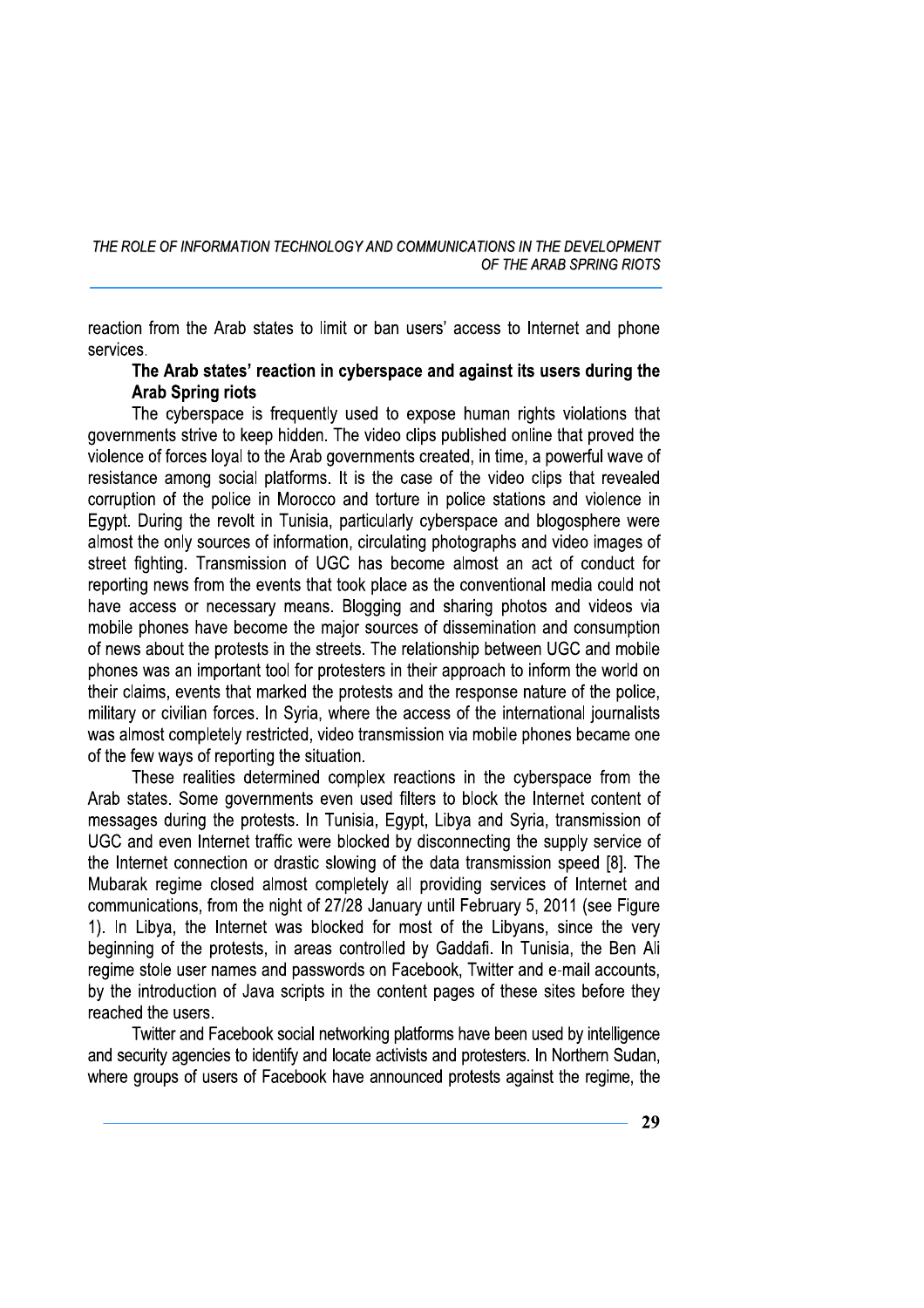Lieutenant General Professor Cristea DUMITRU, PhD

government has monitored actively, all the social websites. When the protests started, many potential protesters, social network users, were arrested.



Figure 1. The diagram of measures adopted in cyberspace by the Egyptian Government [9]

#### **Conclusions**

Internet social networks, user generated content messages **or** communications by mobile phones are not infallible instruments for the benefit of protesters, but rather part of a contested terrain, used both by the protest movements in societal conflicts and transitions and the governments. Social networking sites like Twitter and Facebook can be used to spy on protesters, to find their real identity and perform arrests and detentions.

As recently noted by Julian Assange, the founder of Wikileaks, the Internet is not only a force for transparency and openness, but also the biggest intelligence machine that the world has ever seen [10]. Social networking platforms often correlate an online identity with the real name, city of residence, occupation,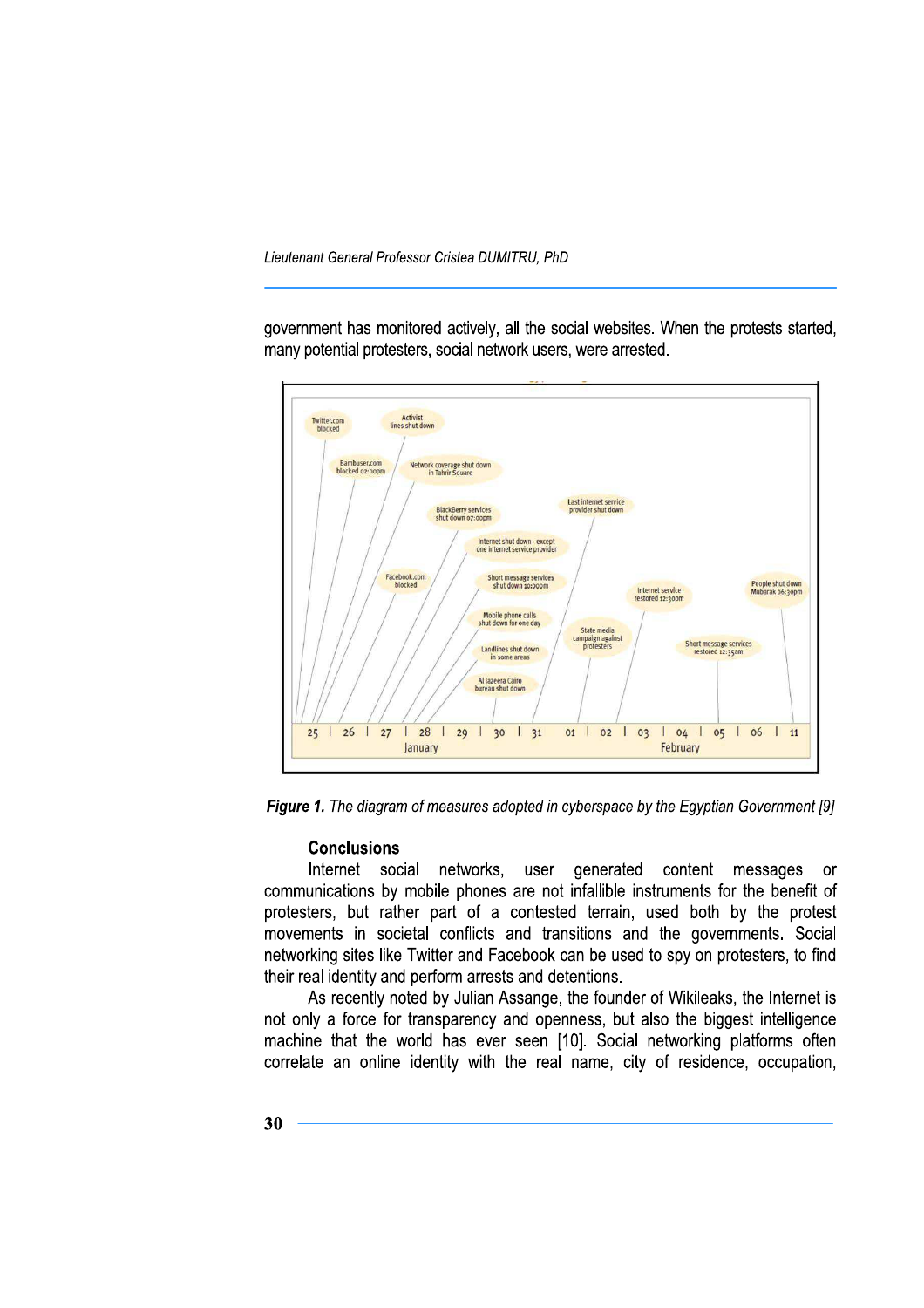interests, photos and network of friends of the user, providing many opportunities for surveillance.

The information from social networks can be explored through secondary applications or by ad providers. The application of programming interface to Facebook, which is a language or set of commands for finding information on Facebook, is accessible to everyone who makes their user account into an account of the developer. We also have the example of the British company Gamma International Group which provided, in 2009, a software security application to the State Security Service in Egypt. This was described as a high-level security system, whose capabilities ensured breaking personal accounts on Skype, breaking e-mail accounts associated with Hotmail, Yahoo and Gmail, as well as complete control of the target computers, respectively recording the audio and video chat, recording the nearby activity and copying the content of controlled computers.

We consider that the Twitter and Facebook platforms and mobile phone applications providing a function of geo-location, which can further provide information about the user location. The position of a mobile phone can be tracked by mobile phone operators and consequently by the government or third parties. In some circumstances, mobile Internet use can increase the surveillance capabilities of repressive regimes.

In our opinion, information technologies and communications were during the Arab Spring riots a propagation environment for the popular dissatisfactions and claims, complementary to the offline media and tools to mobilize and coordinate the actions of protesters.



- [1] Roger Hardy, Egypt protests: an Arab spring as old order crumbles?, BBC News, Feb. 2, 2011.
- [2] Petre Dutu, Anișoara Dinu, Primăvara arabă și mediul de securitate, Sesiune de comunicări științifice - Echilibrul de putere și mediul de securitate, "Carol I" National Defense University Publishing, Bucharest 2011, ISBN: 978-973-663-925-8, p.168.
- [3] Pluralisme politique et autoritarisme dans le monde arabe, http://www.institutgouvernance.org/fr/analyse/fiche-analyse-192.html